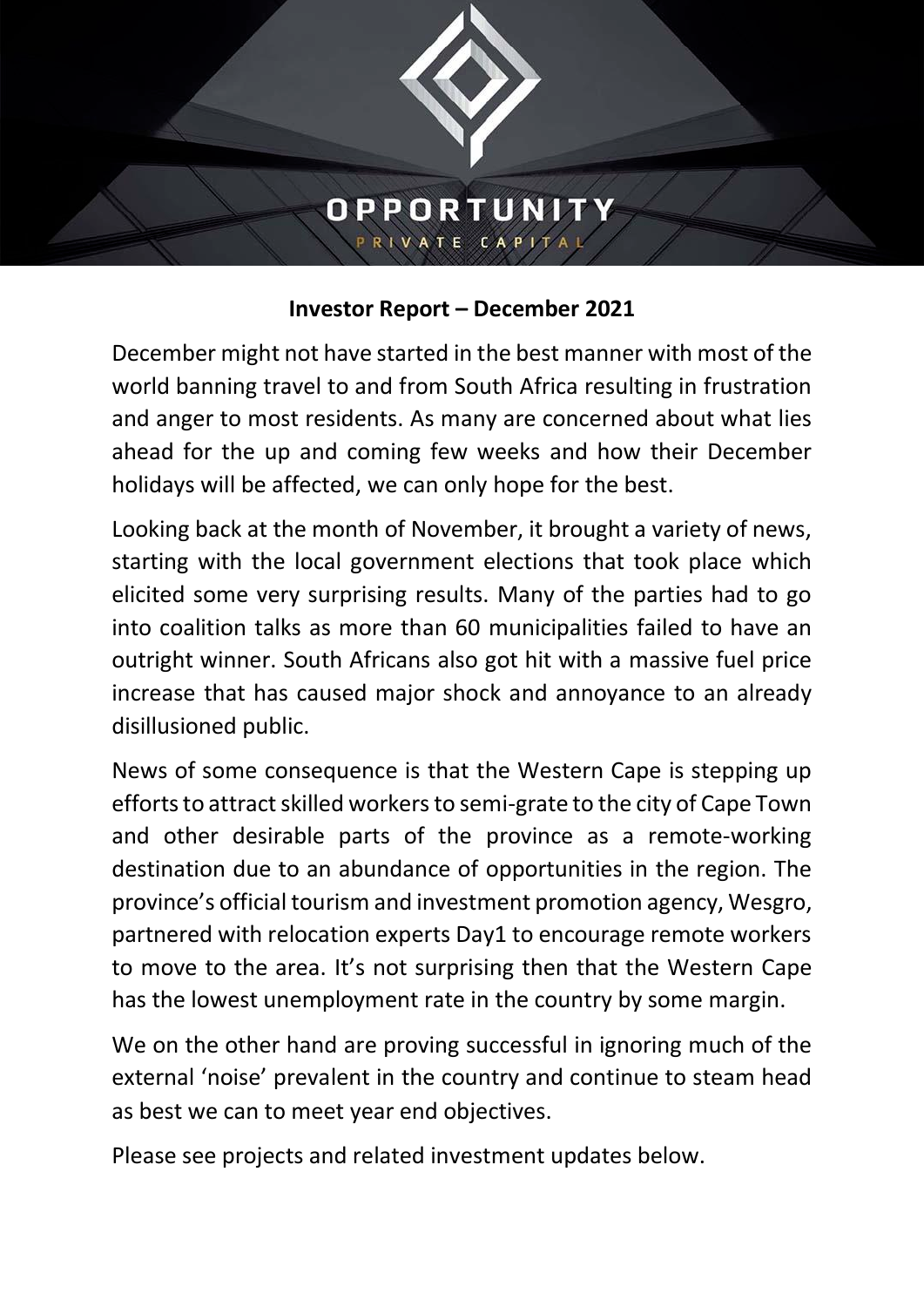## **Endulini Project:**

The construction phase 2 investment cycle for the Endulini project is still open for investment with projected returns of 14% - 18% per annum dependent on the level of investment. This investment cycle will be closing soon as full subscription capacity is close to being achieved. For more information hereon, please contact us.

The development construction team is hard at work to deliver exceptional quality units for completion before the December 2021 builder's break. All client handovers and inspections for the first 3 Blocks will be scheduled in the new year and buyers of the apartments can then look forward to occupying their new homes.

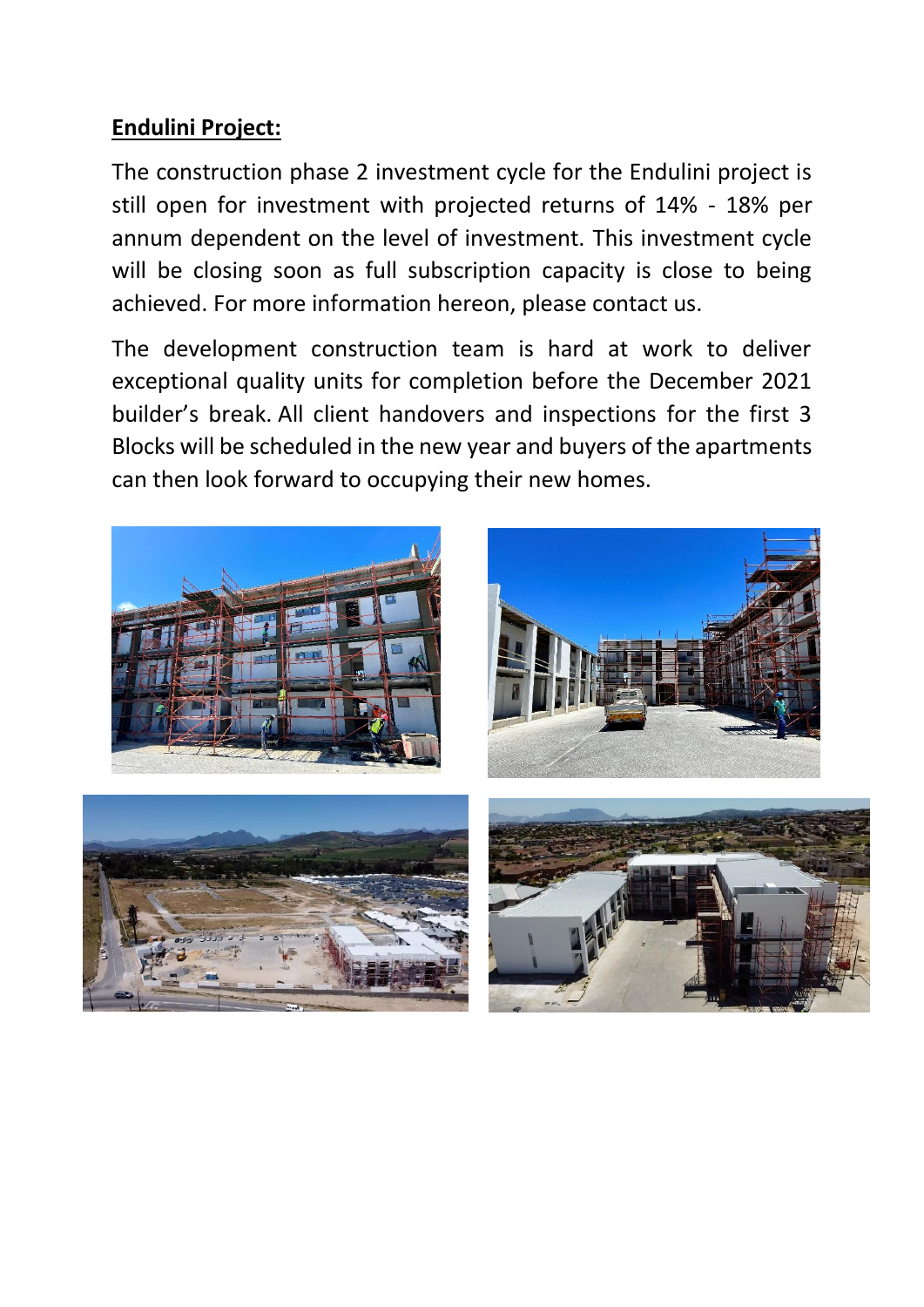## **Heron Project:**

The next investment cycle for this development will open next year with more information on this to follow in early 2022.

On the construction side, the civil services installation is at completion phase with handover of the services to City of Cape Town currently underway. The aim is to start with construction of the retaining and boundary wall imminently with the kick-off for construction of the first phase of 18 units scheduled for early January 2022.

Furthermore, you are welcome to visit the sales centre on site, which has been fitted out with the finishes that are to be installed in the Heron Fields units. There one can view information about the final product as well. Despite only launching the sale of units to the market a month ago, a third of the units in phase 1 are already sold which is excellent news.